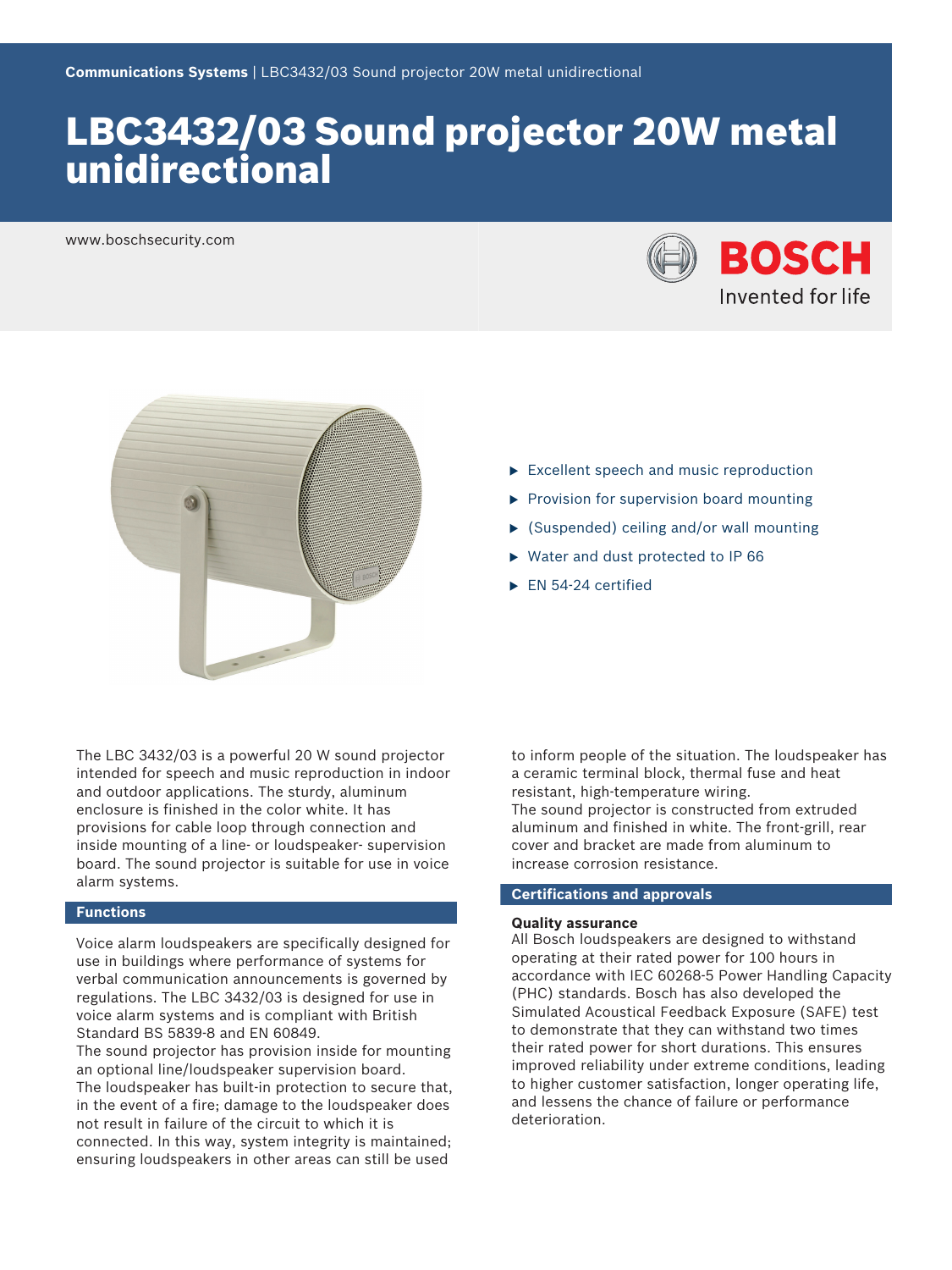| Safety                    |     | acc. to EN 60065                                                |  |
|---------------------------|-----|-----------------------------------------------------------------|--|
| Emergency                 |     | acc. to EN 54-24 / BS 5839-8 /<br>FN 60849                      |  |
| Water and dust protection |     | acc. to IEC 60529. IP 66<br>IP33C verified for EN54-24 by CNBOP |  |
|                           |     |                                                                 |  |
| Region                    |     | <b>Regulatory compliance/quality marks</b>                      |  |
| Europe                    | CF. | DECLECLBC3432 03                                                |  |
|                           | CF. | <b>DOP</b>                                                      |  |

# **Installation/configuration notes**

#### **Mounting**

A sturdy aluminum mounting bracket is supplied to allow easy mounting and directing in virtually any position. The sound projector may also be suspended using the bracket.

# **Power Setting**

The loudspeaker includes a transformer for both 70 V and 100 V with taps on the primary winding for different power settings.

The required power radiation (in 3 dB steps) can easily be selected by connecting to the appropriate tap.

The connection cable is fed out through an ABS cable gland (PG13.5) in the rear cover.

The wires can be terminated on the ceramic screw terminal.

For loop-through connection, the rear cover is fitted with a second hole (covered as standard supplied). In the rear cover, an provision for inside mounting of the optional line-/loudspeaker- supervision board is available.



*Dimensions in mm / (in)*







*Frequency response*







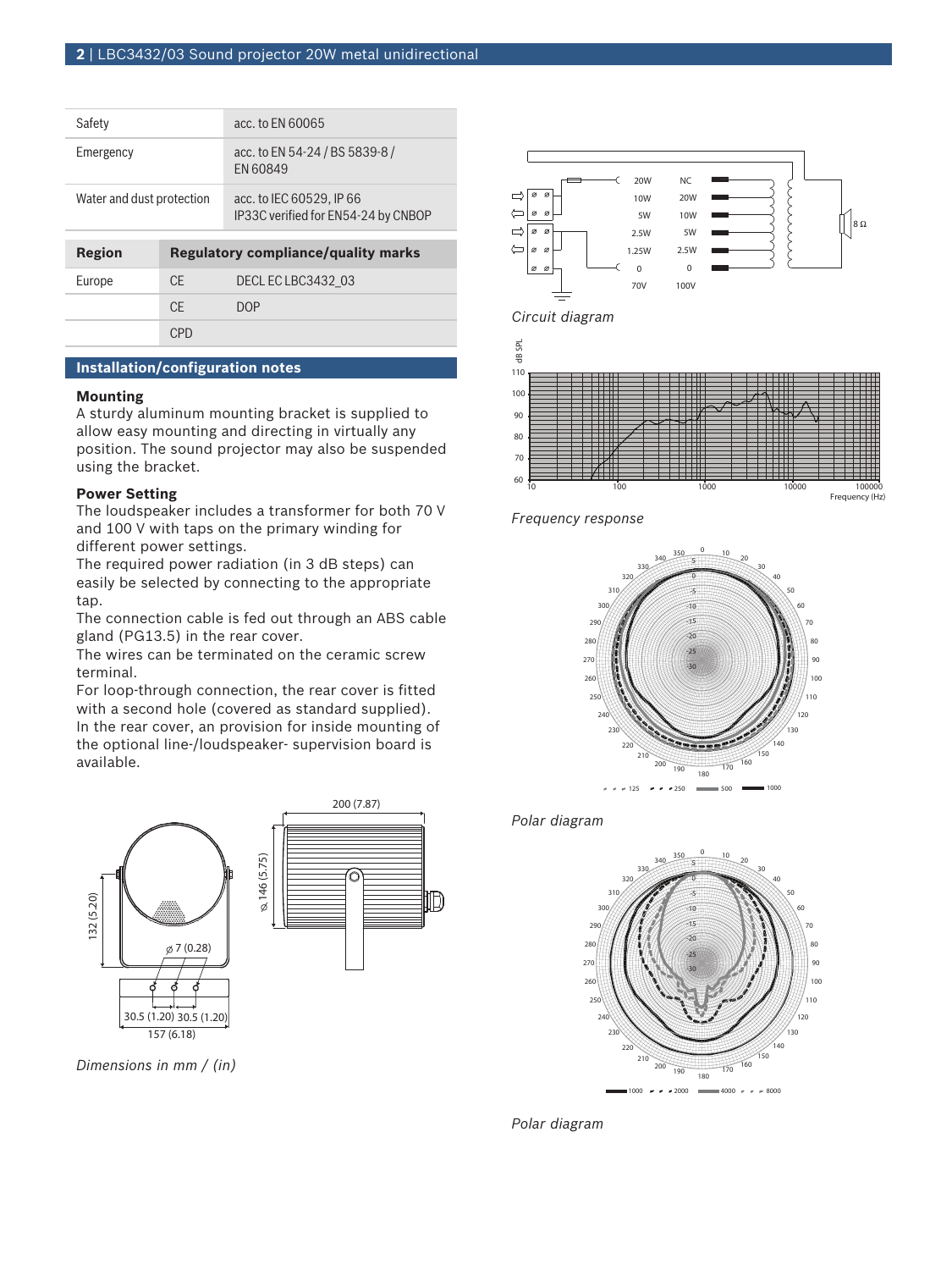#### Octave band sensitivity \*

|              | Octave SPL<br>1W/1m | Total octave<br><b>SPL</b><br>1W/1m | <b>Total octave</b><br><b>SPL</b><br>Pmax/1m |
|--------------|---------------------|-------------------------------------|----------------------------------------------|
| 125 Hz       | 81.1                | ٠                                   |                                              |
| 250 Hz       | 88.6                | ٠                                   |                                              |
| 500 Hz       | 88.3                | ٠                                   | -                                            |
| 1000 Hz      | 93.8                | ٠                                   |                                              |
| 2000 Hz      | 96                  |                                     |                                              |
| 4000 Hz      | 100.4               | ٠                                   | $\overline{\phantom{m}}$                     |
| 8000 Hz      | 94.5                | ٠                                   |                                              |
| A-weighted   |                     | 93.8                                | 105.3                                        |
| Lin-weighted |                     | 93.8                                | 105.7                                        |

## Octave band opening angles

|         | Horizontal | Vertical |  |
|---------|------------|----------|--|
| 125 Hz  | 360        | 360      |  |
| 250 Hz  | 360        | 360      |  |
| 500 Hz  | 360        | 360      |  |
| 1000 Hz | 224        | 224      |  |
| 2000 Hz | 110        | 110      |  |
| 4000 Hz | 56         | 56       |  |
| 8000 Hz | 70         | 70       |  |

*Acoustical performance specified per octave*

*\** (all measurements are done with a pink noise signal; the valuals are in dBSPL)

# **Parts included**

| <b>Quantity</b> | <b>Component</b>                               |
|-----------------|------------------------------------------------|
|                 | LBC3432/03 Unidirectional Sound Projector 20 W |
|                 | Installation Instruction                       |
|                 |                                                |

# **Technical specifications**

# **Electrical\***

| Rated power (PHC)                                    | 20 W                                  |
|------------------------------------------------------|---------------------------------------|
| Power tapping                                        | 20/10/5/2.5W<br>$(1.25 W, 70 V$ only) |
| Sound pressure level<br>at 20 W / 1 W (1kHz, 1 m)    | 107 / 94 dB (SPL)                     |
| Sound pressure level<br>at $20 W / 1 W (1 kHz, 4 m)$ | 95/82 dB (SPL)                        |

| Opening angle<br>at 1 kHz / 4 kHz (-6 dB) | $224^{\circ}/56^{\circ}$ |          |          |
|-------------------------------------------|--------------------------|----------|----------|
| Effective frequency range<br>$(-10 dB)$   | 170 Hz to 20 kHz         |          |          |
| Rated voltage<br>Rated impedance          |                          | 70 V     | 100 V    |
|                                           | 20 W                     | 250 Ohm  | 500 Ohm  |
|                                           | 10W                      | 500 Ohm  | 1000 Ohm |
|                                           | 5 W                      | 1000 Ohm | 2000 Ohm |
|                                           | 2.5W                     | 2000 Ohm | 4000 Ohm |
|                                           | 1.25W                    | 4000 Ohm | N.A.     |

*\* Technical performance data acc. to IEC 60268-5*

#### **Mechanical**

| Dimensions $(D \times L)$ | 146 x 200 mm (5.7 x 7.9 in) |
|---------------------------|-----------------------------|
| Weight                    | $2.6$ kg $(5.7$ lb)         |
| Color                     | White (RAL 9010)            |
| Material                  | Aluminum                    |
| Connector                 | Screw terminal block        |
| Cable diameter            | $6-12$ mm $(0.24-0.47)$ in  |

# **Environmental**

| Operating temperature                | -25 °C to +55 °C (-13 °F to<br>$+131$ °F)      |
|--------------------------------------|------------------------------------------------|
| Storage and transport<br>temperature | $-40$ °C to +70 °C ( $-40$ °F to<br>$+158$ °F) |
| Relative humidity                    | < 95%                                          |
| Water/dust protected                 | According to EN 60529 IP66                     |

# Note:

- The specification data is measured in an anechoic chamber, free field
- The reference axis is perpendicular to the center point of the front grille
- The reference plane is perpendicular to the center of the reference axis
- The horizontal plane is perpendicular to the center of the reference plane